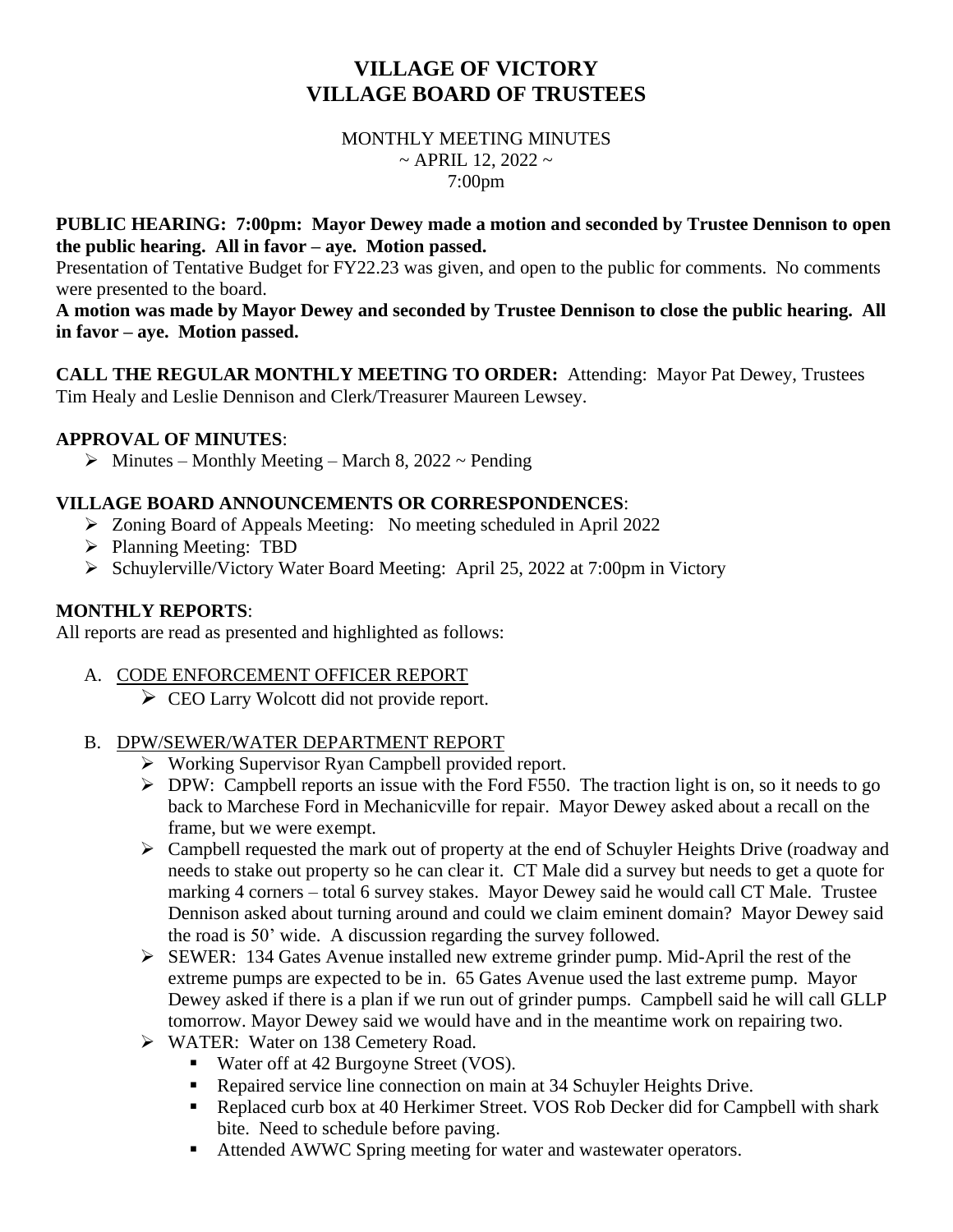- Spring hydrant flushing: Victory April 18<sup>th</sup> thru April 22<sup>nd</sup>, VOS April 25<sup>th</sup> thru April  $29<sup>th</sup>$ .
- Mayor Dewey asked how many saddles are left. On Schuyler Heights Drive as this is the 3<sup>rd</sup> one replaced. We are thinking of paving in two years so we need to discuss upgrade to water shut offs before paving.
- The VWTP is down. Village of Victory will be flushing hydrants next week and will be flushing in the opposite direction. Ryan talked to JCF and he agreed on the direction for flushing this time.
- $\triangleright$  Campbell asked about summer hours (4-10 hr. days) said it would help with flushing, could get done in 4 days. Mayor Dewey said we would need a resolution to change the standard work day from 8 hr. days to 10 hr. days. This will be under consideration until next month.
	- **Trustee Healy asked about raking the Village Park.**
	- Getting the whisky barrels out.
	- Mayor Dewey asked about paving by the State DOT, and if there was any word on catch basins that need repair.
- ➢ Mayor Dewey asked Trustees Healy and Dennison if they have seen the Fort Hardy Plan and asked if the water board is aware. Trustee Dennison said she saw where the splash pad was scheduled this year. Dennison asked if this would be subject to SEQRA or an archeology study?
- ➢ SCHEDULE PAVING: Mayor Dewey talked to DPW Campbell. Campbell will talk to the State before paving curb line are destroyed. Reasons are plowing as residents are parking on pavement, etc. Mayor Dewey talked to Campbell about sidewalk project this year. There was a discussion about paving vs pouring new sidewalks and discussing the scope of work. Campbell will call Evolution for Herkimer Street paving project. Next will be property sidewalk project. Sidewalk and road projects after June 1<sup>st</sup> for budget reasons.
- ➢ OTHER: Mayor Dewey the exterior door to the Clerk's office needs to be done. The goal is to have a calendar to go online this year for work projects.

## C. FIRE DEPARTMENT REPORT

- ➢ Chief Ryan Campbell provided report which was read.
- $\triangleright$  Turn-out gear likely not in by June 1<sup>st,</sup> but has changed his mind and would like the funds to be taken from the PPE Reserve Account. The harness kit is in now but the escape bags are due in by April 25<sup>th</sup>. There was a discussion on harness kits and options.
- ➢ **A motion was made by Trustee Healy and seconded by Mayor Dewey to approve the newly elected Fire Department officers. All in favor – aye. Motion passed.**
- ➢ Quote MES \$2,535.96 for thermal imaging. Campbell asked the board for approval to purchase the thermal imaging from MES. Mayor Dewey asked if there were any other quotes submitted. Campbell said MES was the dealer. Mayor Dewey said but three quotes is what is needed before approval. Campbell said no other quotes because this was \$100.00 off right now. Trustee Healy wants 3 quotes. Campbell said he would get them for next month. This was tabled as no decision was made
- ➢ Rescind motion from last month for harness/PPE \$598 without shipping and add escape bag Quote from MES \$860.10 for total \$1458.10 without shipping. **A motion was made by Mayor Dewey and seconded by Trustee Healy to rescind the motion from last month for harness kits, and made a new motion to add \$860.10 for escape bags for a new total of \$1,458.10 without shipping. All in favor – aye. Motion passed.**
- $\triangleright$  Rescind resolution from last month (due to shipping not included) on the approval for the Wacker Trash Pump in the amount of \$305.05 for new total from Wallace Supply in the amount of \$344.24. **A new motion was made by Mayor Dewey and seconded by Trustee Dennison to the new total from Wallace Supply in the amount of \$344.24. All in favor – aye. Motion passed.**
- ➢ Approve Pump Testing with Safety First Fire Equipment in the amount of \$1,240.00 (invoice to be paid this meeting). **A motion was made by Mayor Dewey and seconded by Trustee**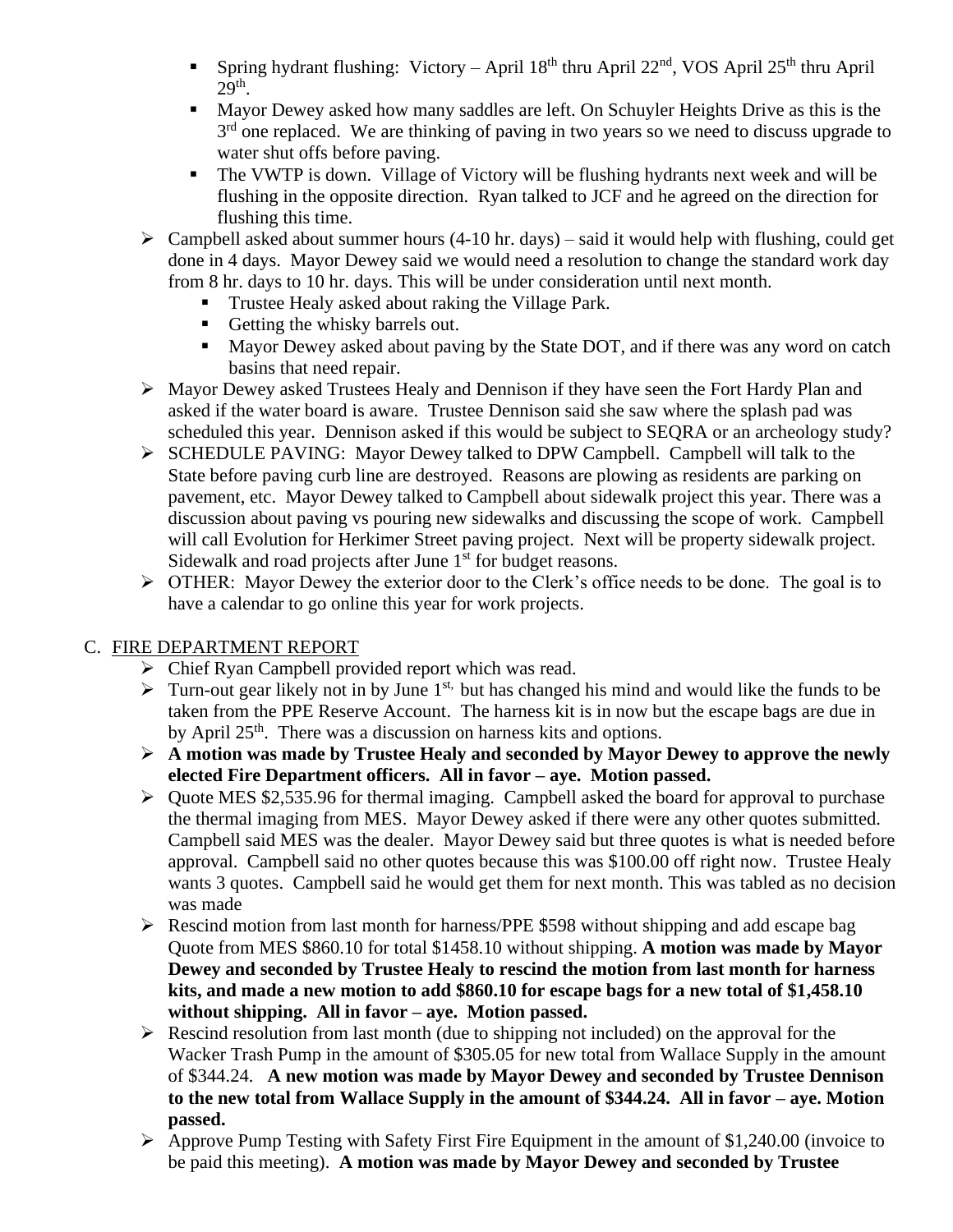**Dennison to approve the pump testing with Safety First Fire Equipment for 2 leaking valves in the amount of \$1,240.00. All in favor – aye. Motion passed.** Mayor Dewey asked Campbell if we knew the expense was coming and, if so, how much notice did he have. Campbell replied a couple of weeks. It is scheduled with Quaker Springs Fire Dept to get a discounted rate.

- Air Pack testing: Campbell added the cost is \$85/00/air pack for an estimated \$800.00 coming soon. **A motion was made by Mayor Dewey and seconded by Trustee Dennison to approve \$850.00 for the cost of air packs. All in favor – aye. Motion passed.** SCBA flow test.
- Ladder Testing: April 27/22
- $\blacksquare$  Hose testing is costly
- Mayor Dewey said this information is helpful for budget to provide a list each year with costs outlined.
- Campbell said there is a need to buy 2 sets of turn-out gear each year.
- Mayor Dewey discussed the budget and planning for annual testing requirements.
- ➢ Campbell will email out the revised Fire Department By-Laws.

## D. WATER DEPARTMENT REPORT

 $\triangleright$  Draft minutes from the February 28, 2022 monthly meeting  $\sim$  Pending. Trustee Dennison noted they replaced 3-5 with stainless steel saddles on Schuyler Heights Drive. There was also a general discussion on sidewalks and paving again.

## E. VILLAGE TREASURER'S REPORT

➢ Monthly report ending March 31, 2022

## F. PLANNING BOARD REPORT

 $\triangleright$  No meeting/no report

## G. ZONING BOARD OF APPEALS REPORT

➢ No meeting/no report

## **OLD BUSINESS**:

- A. Abandoned car on Herkimer Street.
	- **a.** Letter was sent after last month's meeting providing the two-week deadline to remove the car or it will be towed. Update: The car was removed prior to the deadline.

## **NEW BUSINESS:**

- A. RESOLUTION: Transfer ARPA money from General Fund to Sewer Fund in the amount of \$29,743.50 to cover the cost of the purchase of 10 grinder pumps as approved. **A motion was made by Mayor Dewey and seconded by Trustee Dennison to transfer the ARPA money from the General Fund Account to the Sewer Fund in the amount of \$29,743.50 to cover the cost of the purchase of 10 grinder pumps as approved. All in favor – aye. Motion passed.**
- B. ADK Quote for managed services \$300/month. **A motion was made by Trustee Dennison and seconded by Mayor Dewey to sign a new contract with ADK for computer services in the amount of \$300/mo. All in favor – aye. Motion passed.**
- C. Proposal for Additional Design Phase Services/Retaining Wall Project
	- a. CT Male \$7,500.00. Mayor Dewey said he would talk to Chris Shaver about this. **A motion was made by Mayor Dewey and seconded by Trustee Dennison to Table the CT Male proposal until next month's meeting. All in favor – aye. Motion passed.**
- D. RESOLUTION: Establishing Capital Reserve "Village Hall/Firehouse…" **A motion was made by Trustee Healy and seconded by Trustee Dennison to adopt a Capital Reserve Account titled**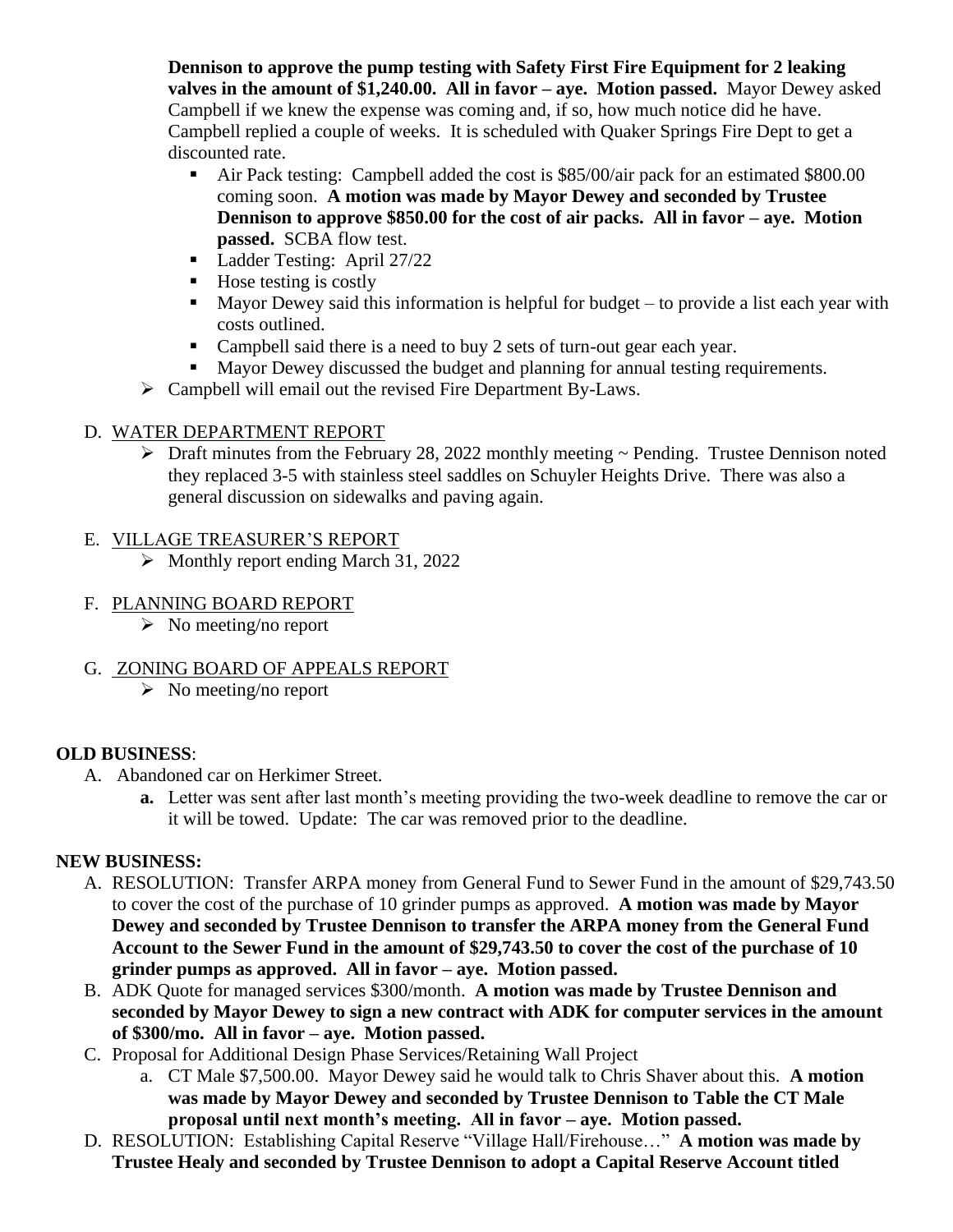**Capital Reserve "Village Hall/Firehouse". All in favor – aye. Motion passed. A second motion was made by Mayor Dewey and seconded by Trustee Healy to establish said account on 6/1/22 with a \$5,000.00 opening balance. All in favor – aye. Motion passed.**

- E. RESOLUTION: Transfer \$7,497.70 without shipping from PPE Reserve Fund to General Fund for Turn out gear, harness kit and escape bag. **A motion was made by Mayor Dewey and seconded by Trustee Dennison to approve the transfer of \$7,497.70 without shipping from the Fire Dept. PPE reserve account to the General Fund for turn-out gear harness kit and escape bags. All in favor – aye. Motion passed.**
- F. RESOLUTION: Public Hearing to Override the Tax Cap. **A motion was made by Mayor Dewey and seconded by Trustee Dennison to hold a public hearing on April 25, 2022 at 6:15pm for Local Law 1 of 2022. All in favor – aye. Motion passed.**

#### **OPEN FLOOR**:

- Pete Healy, Herkimer Street
	- More abandoned cars in the village
	- Gates Avenue vehicle with no plates near 28 Gates Avenue
	- Repair Shop
	- State storm drains getting garbage.

#### **AUDIT CLAIMS**:

- $\blacktriangleright$  Abstract # 11 April 2022
	- $\geq$  General Fund \$ 17.510.32
	- $\geq$  Sewer Fund \$ 303.05

**A motion was made by Trustee Healy and seconded by Trustee Dennison to approve the Audit Claims for Abstract #11 – April 2022. All in favor – aye. Motion passed.**

#### **EXECUTIVE SESSION**:

#### **UPCOMING VILLAGE BOARD MEETINGS**:

- ➢ Wednesday, April 25, 2022 Special Meeting at 6:15pm for Public Hearing: Tax Cap and Budget Adoption
- ➢ Tuesday, May 10, 2022 at 7:00pm Monthly Meeting
- $\triangleright$  Fiscal Year End Meeting ~ Wednesday, May 25, 2022 at 6:30pm

#### **ADJOURNMENT: A motion as made by Mayor Dewey and seconded by Trustee Healy to adjourn the meeting. All in favor – aye. Motion passed.**

#### **Respectfully Submitted,**

# JoAnn Bielkiewicz

Recording Secretary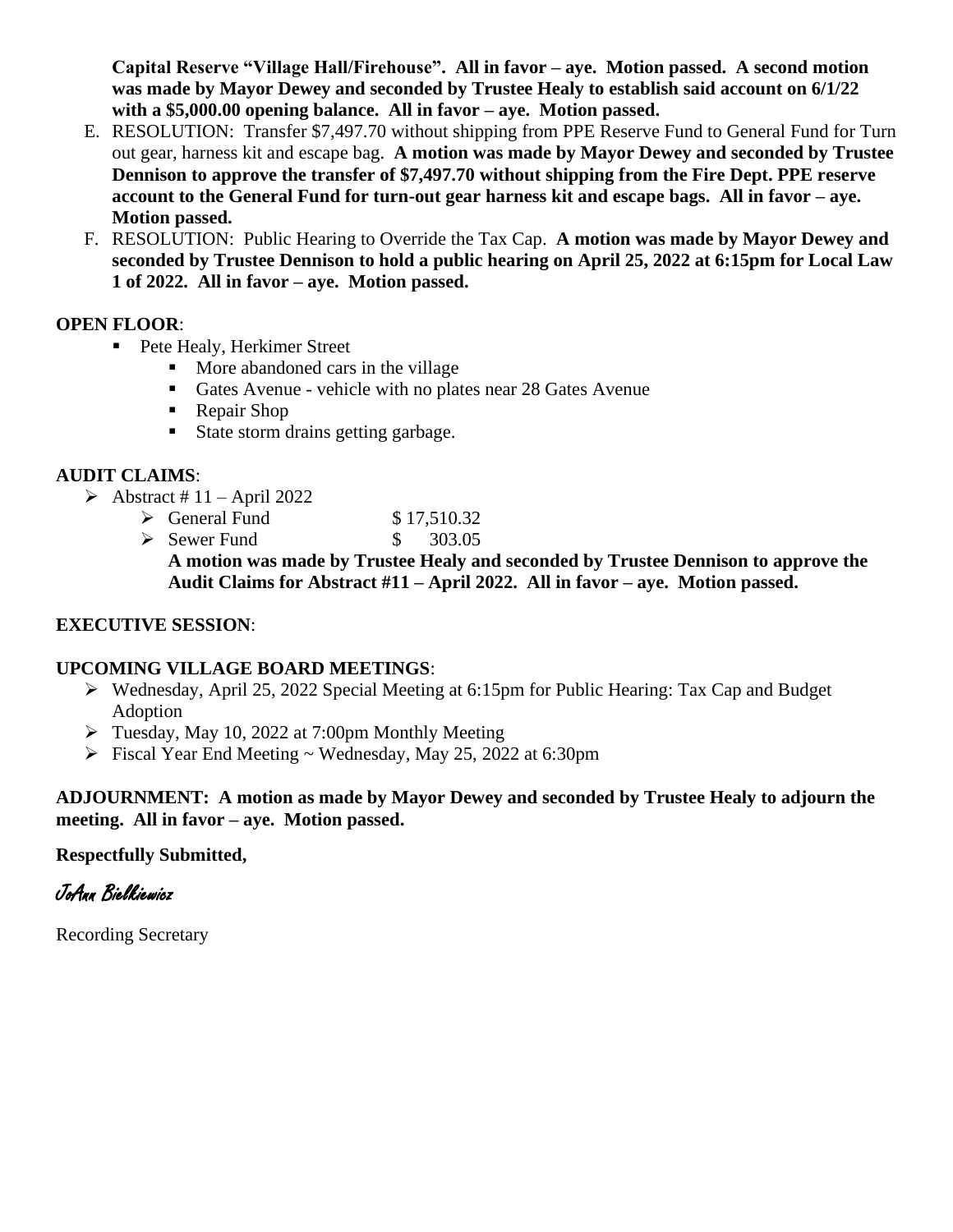# **VILLAGE OF VICTORY**

## **ORGANIZATIONAL MEETING MINUTES**

## **April 12, 2022**

(Immediately following the monthly meeting)

Resolution Exercising & Delegating Powers Under LL1-2011:

**Section 1**. The authority and power to supervise all department and non-elected officers and employees of the village including but not limited the office staff and the DPW employees.

**Section 2**. The board appoints Mayor Dewey as the Budget Officer.

**Section 3**. Mayor Dewey delegated Trustee Healy the responsibility and authority to preside at the meetings of the board.

**Section 4.** The board delegates Trustee Healy the responsibility and authority to sign the order directing the Village Clerk/Treasurer to pay claims referenced in subsection (d) of Section 4-402 of the NYS Village Law. **Section 5**. That this resolution takes effect immediately.

| <b>Appointments by Mayor Dewey:</b>                                                         |
|---------------------------------------------------------------------------------------------|
|                                                                                             |
| <b>Appointments by Board of Trustees</b>                                                    |
|                                                                                             |
|                                                                                             |
| Village Clerk/Treasurer (2 year term 6/1/21-5/31/23) Maureen Lewsey                         |
| Deputy Village Clerk/Treasurer<br>(fulfill remainder of term to 05/31/23) JoAnn Bielkiewicz |
|                                                                                             |
|                                                                                             |
|                                                                                             |
| Water Commissioners (2 yr. term 6/1/21-5/31/2023)Leslie Dennison                            |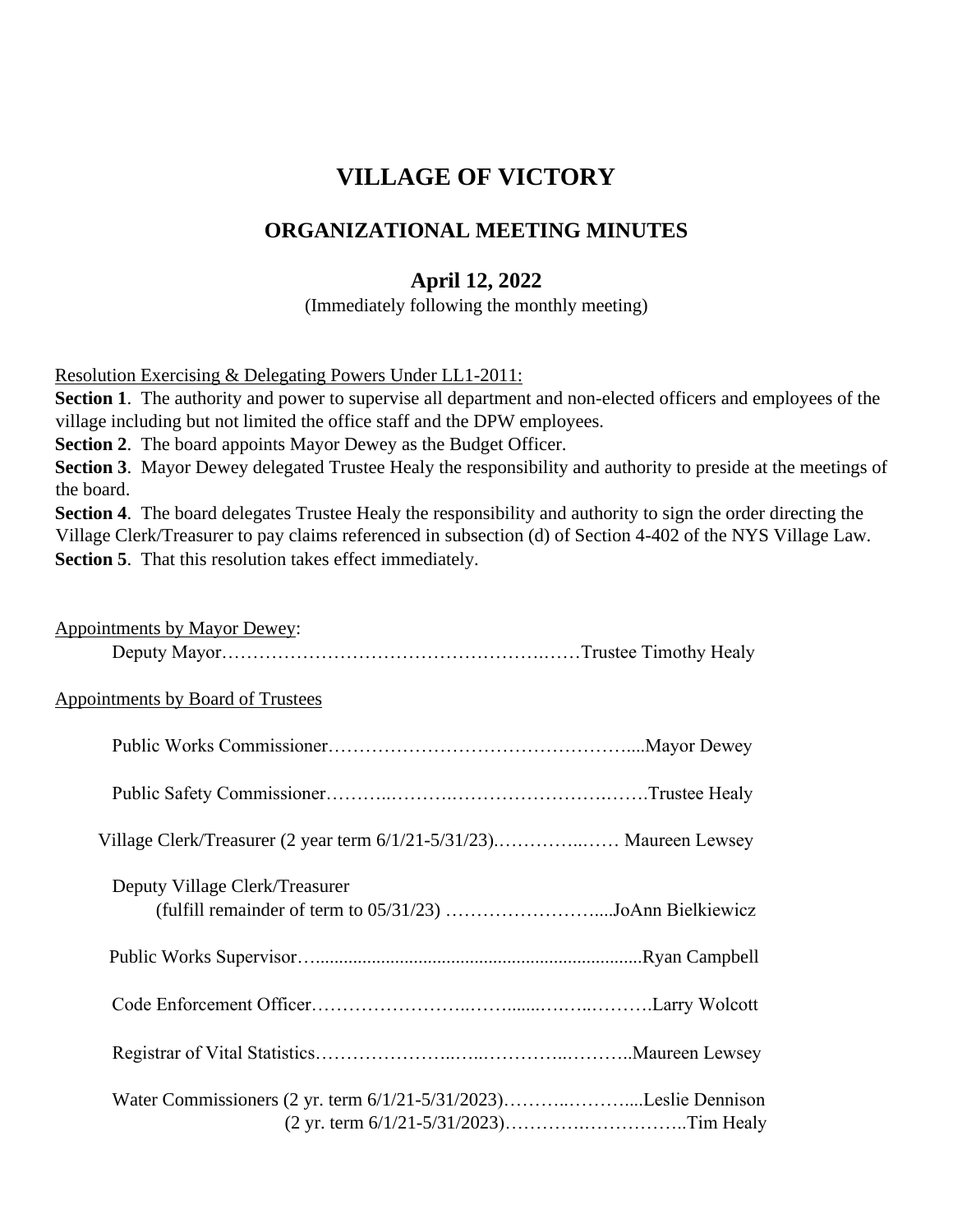Alternate Commissioners……………..……….…………..……...…………vacant ………………………………..…………….………..…..vacant

Designation of Village Depository…..……………………………...….Glens Falls National Bank

It is resolved that the Board of Trustees designates the Glens Falls National Bank as the institution as depository of all moneys received by the Village Clerk/Treasurer, Deputy Village Clerk/Treasurer and receiver of taxes. **A motion was made by Trustee Healy and seconded by Trustee Dennison to designate Glens Falls National Bank as the Village Depository. All in favor – aye. Motion passed.**

Designation of Official Newspaper……….………………………….……….……The Saratogian

Zoning Board of Appeals: \*3 year terms\*

Planning Board: \*5 year terms\*

.

Attorney for the Village……………………………………….………..….Michael J. Catalfimo

It is resolved that pursuant to the powers conferred upon Section 4-412 of the Village Law of the State of New York, Village of Victory Local Law #2011, Section 10 of the New York Municipal Home Rule Law and other applicable provisions of law, the Board does hereby employ and engage Michael J. Catalfimo, Esq. as Attorney for the Village of Victory. **A motion was made by Trustee Healy and seconded by Mayor Dewey to employ and engage Michael J. Catalfimo, Esq. as Attorney of the Village of Victory at a \$525.00/month retainer fee. All in favor – aye. Motion passed.**

Schedule of Board of Trustee Meetings

RESOLVED, that the regular meeting of the Village Board of Trustees of the Village of Victory shall be held in the Village Board Room of the Village Hall, 23 Pine Street, Victory Mills, New York, on the *Second Tuesday of each month*, beginning at 7:00 p.m., provided that where an official holiday falls on the first Tuesday of the month, said meeting shall be rescheduled at the discretion of the village board with the time remaining at 7:00 p.m.

RESOLVED, that the next organization meeting of the Board of Trustees shall be held on the second Tuesday, on April 11, 2023 following the monthly meeting at 7:00 p.m.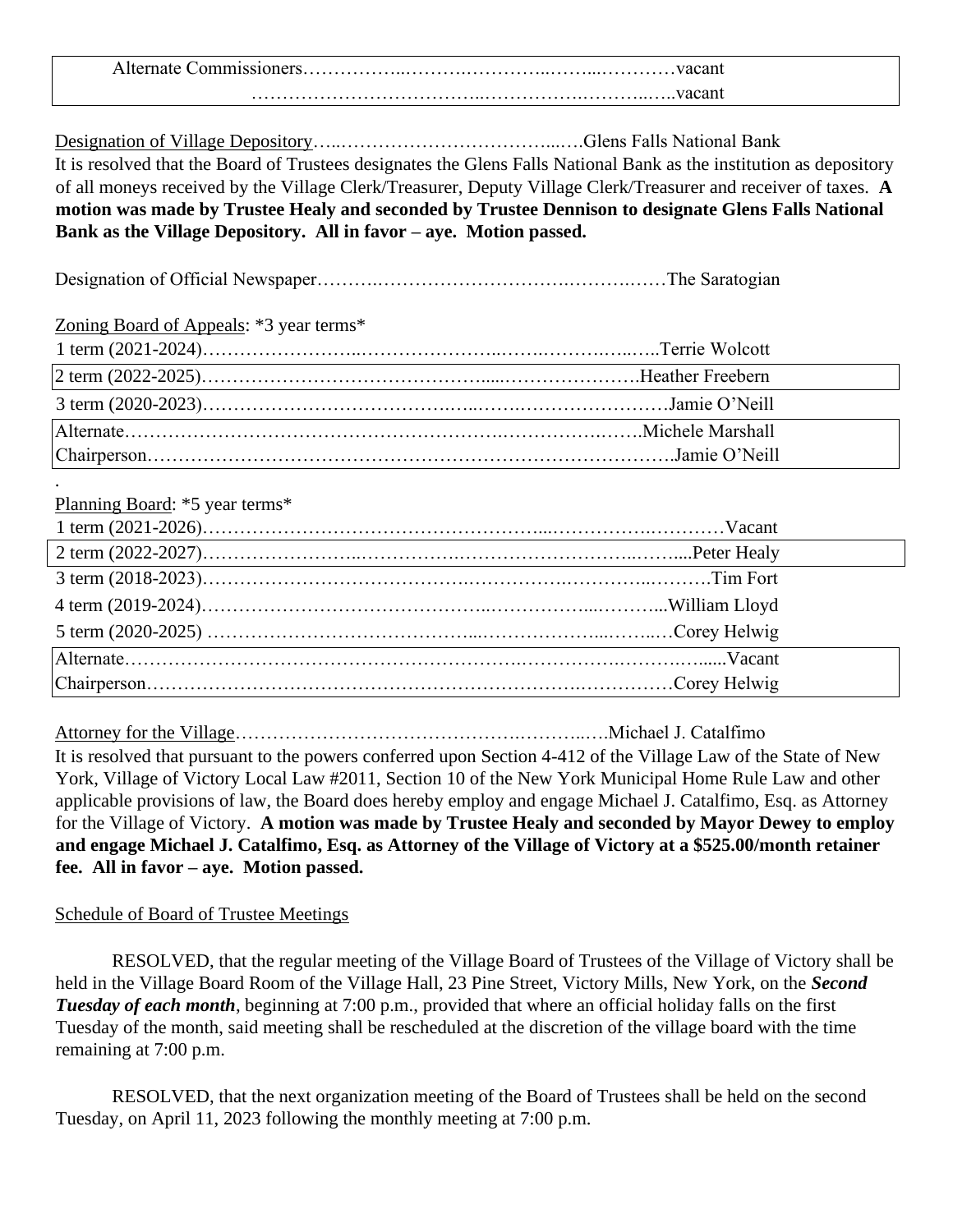RESOLVED, that special meetings of the Board of Trustees may be called by the Mayor or a majority of the Board of Trustees upon notice to the entire Board. Notice shall be given in accordance with law.

#### Village Policies and Procedures

RESOLVED, that, having reviewed the following Village Policies and having determined that no changes or revisions are required to be made to the same at this time, the Board of Trustees do hereby ratify, affirm, reapprove and re-adopt the following existing Village Policies and Procedures:

- 1. Procurement Policy
- 2. Investment Policy
- 3. Cash Receipts Policy
- 4. Incoming Mail Policy
- 5. Code of Ethics
- 6. Building Access Policy
- 7. Municipal Web Site Content Policy
- 8. Cellular Phone Use Policy
- 9. Credit Card Policy

#### Mileage Allowance

**A motion was made by Trustee Healy and seconded by Mayor Dewey to approve the resolution for reimbursement to such officers and employees at the rate of \$.58 per mile for all business use (business standard mileage rate). This is the Internal Revenue Service, mileage rate effective January 1, 2019. All in favor – aye. Motion passed.**

#### Advance Approval and Payment of Claims

**A motion was made by Trustee Healy and seconded by Trustee Dennison, that the Board of Trustees authorize payment in advance of audit claims for public utility services, postage, freight and express charges. All such claims must be present at the next regular meeting for audit and the claimant and the officer incurring or approving the claims are joint and severally liable for any amount the Board of Trustee disallows. All in favor – aye. Motion passed.** 

Authorized Attendance at Conferences and Meetings RESOLVED, that authorization is given for travel to:

(a) The Mayor, Trustees, Clerk/Treasurer, Deputy Clerk/Treasurer and Attorney for the Village for attendance at Annual Meetings and training sessions of the New York State Conference of Mayors and other Municipal Officials organizations;

(b) The Fire Chief, and one (1) assistant Fire Chief or other officer of the Department, for attendance at the annual conference of New York State Fire Chiefs;

(c) The Code Enforcement Officer, for attendance at approved training opportunities in order to obtain annual credits to maintain certification; and

(d) The Superintendent of Public Works, for attendance at training opportunities for the public works department and for maintaining the Class D license for water certification.

RESOLVED, that attendees be reimbursed by the Village for regular and reasonable budgeted expenses incurred by their attendance at the above functions pursuant to Section 77-b of the General Municipal Law of the State of New York, or as provided for by resolution of the Board of Trustees.

**ADJOURNMENT: A motion was made by Trustee Dennison and seconded by Mayor Dewey to adjourn the Organizational Meeting. All in favor – aye. Motion passed.**